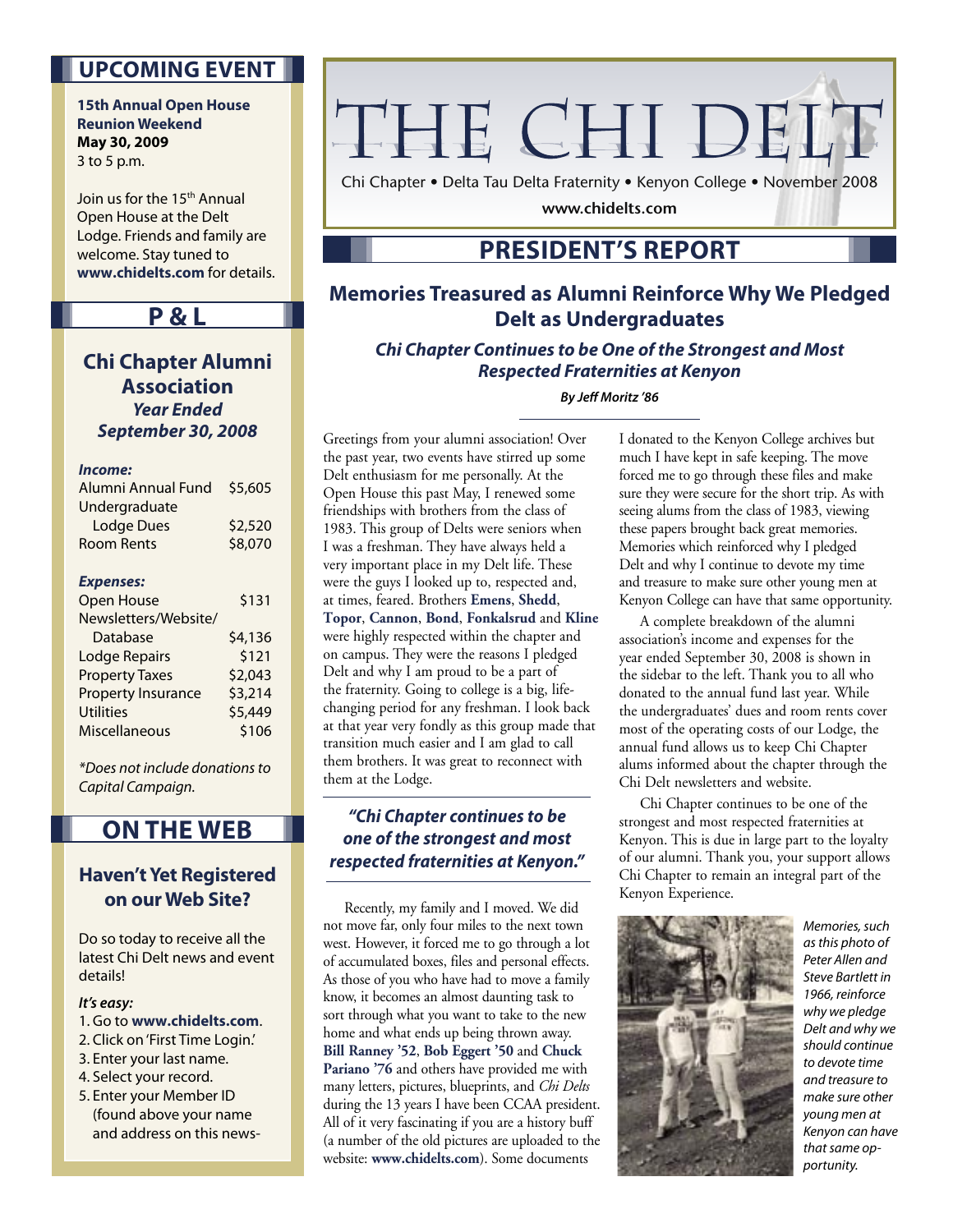## **CAMPAIGN UPDATE**

## **Calling Past Chapter Officers and Other Alumni Members It's Time to Get Involved in Our Campaign to Preserve Our Home at Kenyon**

Greetings from Gambier, the fall color is ablaze, and yesterday I went out to the Lodge to view our new deck. When you return to visit I am certain you will be impressed. Thanks to your loyal support we also have all new windows, including new sliding doors to the back deck. As life will have it, the new roof doesn't show up all that much, and of course, it cost the most! In the past month we have completely updated the electrical system including new wiring throughout the building and added lighting fixtures to improve safety and function.



exterior of chimney

#### **By Doc Burns '52**

 In addition, we have recently improved the HVAC system with new ductwork and registers. This will help make the building much more comfortable and reduce the moisture problem in the lower level. For those of you who lived in the Lodge you will greatly appreciate this improvement. There is still much more that needs to be done, and as funds come in, we will begin on the next phase of our renovations. Tops on our list are to purchase new furniture, replace the front door and improve the flooring in the lower level.

 When I look over the names on our honor roll, which I often do, I think of memories of each one of you. Then I wonder why the list is missing so many of our past officers who provided us with such fine service when they were undergraduates. It just doesn't make any sense to me.

 I am happy to report that 100% of the undergraduate chapter has made a pledge to the capital campaign. Each year I ask the sophomore class to pledge and they have always responded enthusiastically. While their pledges are not payable until after they graduate, most have pledged \$1,000 (\$200 per year for five years). It is inexcusable for any alum not to match or exceed this amount! Remember, the Lodge wasn't just our residence for our college A view of new asphalt shingles and new stucco<br>exterior of chimney years; it is our home at Kenyon for life. So, **at www.chidelts.com!** 



New Pella windows will add to appearance of the Lodge as well as reduce heating costs.

come on guys, please join us!

 The current group of undergraduates has much talent, and they range from Summer Science Scholars, musicians, singers, actors, plus our usual batch of outstanding swimmers, and would you believe, four basketball players, to say nothing about our tennis players! As always, I enjoy my association with Chi Chapter, and it is especially nice when you return to Gambier for a visit. Please drop me an email anytime at rburns1600@aol.com.

## **See more pictures of the renovations**

## **ALUMNI EVENT**

## **Great Turnout for Reunion Weekend 2008 Classes of 1983, 1998 and 2003 Well Represented**

**By Jeff Moritz '86**

We had a good turnout at the Lodge for Reunion Weekend last May. There were a number of brothers back from the classes of 1983, 1998 and 2003. We have uploaded pictures from the event on our website at **www.chidelts.com**. For the 15<sup>th</sup> straight year we will once again be hosting an open house over Reunion Weekend (May 30, 2009) from 3 to 5 p.m. We would encourage everyone to

come out to the Lodge. Many of the renovations will be completed by then and it will be a perfect time to see all the improvements. In addition, it is a great way to get reacquainted with old friends and meet current the undergraduates. Friends and family are always welcome to join us. Beverages and snacks will be provided.



Jeff Moritz '86, Byron Horn '86, Doug Miller '88 and Bess Miller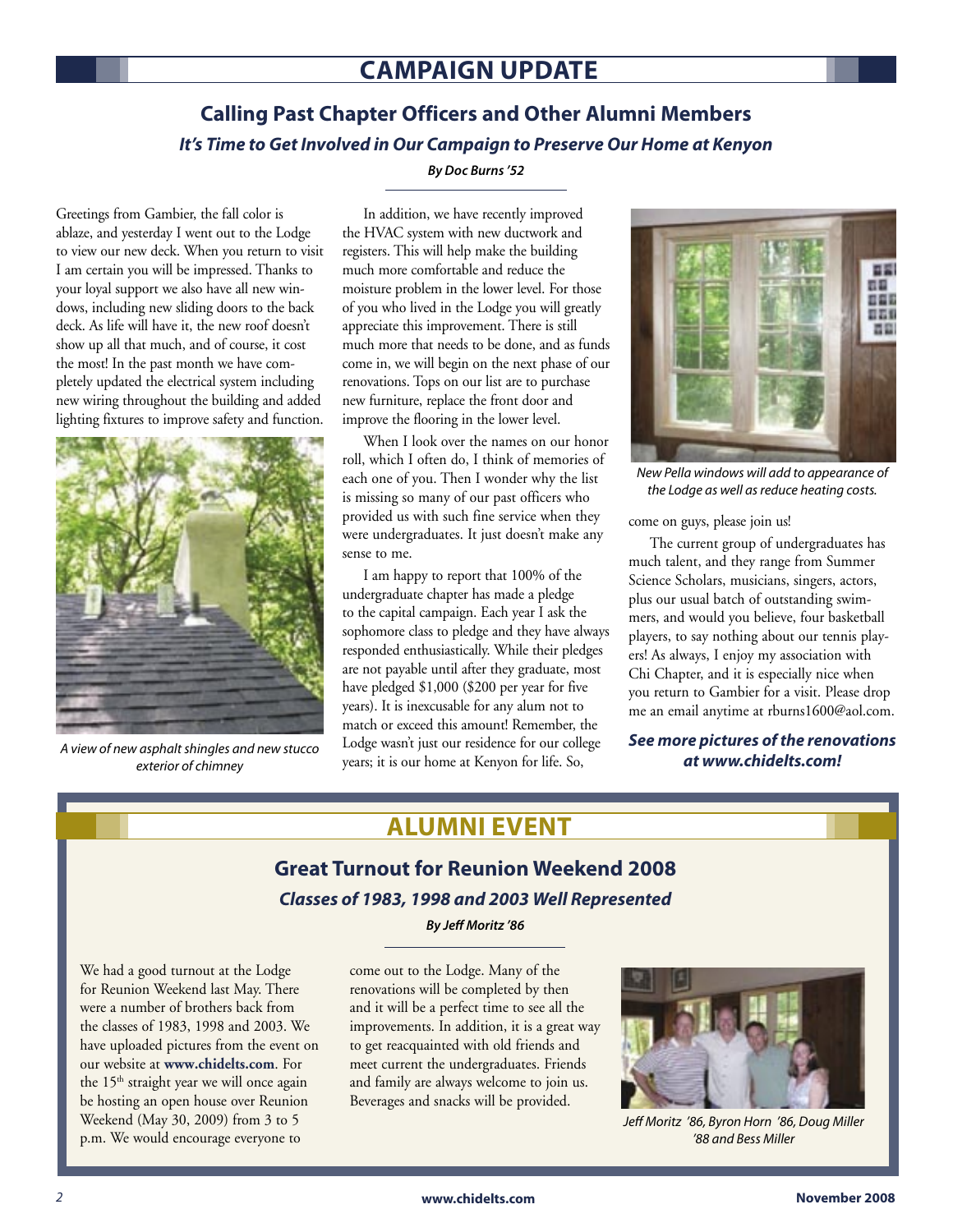## **CAPITAL CAMPAIGN**

### **Securing our Tradition Honor Roll of Donors**

Thank you to the following alumni, friends and undergraduates who have made pledges to our capital campaign! This list reflects pledges made as of October 21, 2008. Visit **www.chidelts.com** to download a pledge form.

| <b>1881 Society</b><br>(\$50,000-\$99,999) |      | Robert Koe<br><b>William Bennett</b> | 1967<br>1968 | <b>Charles Halsted</b><br>Mike Bandrowski | 2010<br>2010 | David Brown<br><b>William Senter</b> | 1961<br>1961 |
|--------------------------------------------|------|--------------------------------------|--------------|-------------------------------------------|--------------|--------------------------------------|--------------|
| Jeffrey Moritz                             | 1986 | <b>Richard James</b>                 | 1974         | Kegan Borland                             | 2010         | George McElroy                       | 1964         |
| <b>Philip Moyles</b>                       | 1986 | William Montei                       | 1975         | Benjamin Kester                           | 2010         | David Schmid                         | 1964         |
|                                            |      | Paul Stafford                        | 1976         | Milen Kozarov                             | 2010         | Gene Little                          | 1965         |
| <b>H.J. Eberth Society</b>                 |      | Peter Dolan                          | 1980         | Vincent Lu                                | 2010         | Peter White                          | 1966         |
| (\$10,000-\$24,999)                        |      | <b>Andrew Katz</b>                   | 1981         | Greg Rosenbaum                            | 2010         | <b>William Yost</b>                  | 1968         |
| <b>Robert Burns</b>                        | 1952 | Val Schaff                           | 1981         | Nathan Silver                             | 2010         | John Smyth                           | 1969         |
| <b>Charles Stimson</b>                     | 1986 | John Kline                           | 1983         | William VandenBerg                        | 2010         | James Loomis                         | 1973         |
| <b>Cannon Family</b>                       |      | <b>Harvey Stephens</b>               | 1985         | Pengyn Zhao                               | 2010         | Daniel Libby                         | 1976         |
|                                            |      | Robert Worsfold                      | 1986         | Jeremy Abrams                             | 2011         | Niles Keeran                         | 1977         |
| <b>Founders Society</b>                    |      | <b>Thomas Freund</b>                 | 1986         | James Martin                              | 2011         | <b>Donald Constantino</b>            | 1977         |
| $(55,000 - 59,999)$                        |      | <b>Byron Gallagher</b>               | 1986         | <b>Michael Mpitsos</b>                    | 2011         | David McGue                          | 1978         |
| Dan Patterson                              | 1974 | Gail Hersh                           | 1987         | Tim Shadyac                               | 2011         | James Leslie                         | 1980         |
| James Kuhn                                 | 1976 | <b>Charles Walch</b>                 | 1988         | James Bechett                             | 2012         | James Parker                         | 1981         |
| <b>Richard Parke</b>                       | 1976 | Christopher Bonacci                  | 1988         | Collin Ohning                             |              | Kerry Hall                           | 1981         |
| Christopher Pisano                         | 1985 | <b>Richard Feil</b>                  | 1988         |                                           |              | David McNamara                       | 1982         |
| <b>Timothy Stautberg</b>                   | 1985 | Douglas Miller                       | 1988         | Other (Up to \$999)                       |              | Ralph Smith                          | 1983         |
| Kent Karosen                               | 1988 | Robert Bonacci                       | 1990         | <b>Thomas Youtsey</b>                     | 1947         | <b>Karel Starek</b>                  | 1986         |
| Mary Alice Cannon                          |      | James Hebert                         | 1990         | <b>Harry Mathis</b>                       | 1949         | <b>Andrew Winson</b>                 | 1987         |
|                                            |      | David Bouman                         | 1995         | Randolph Bucey                            | 1950         | Peter Groustra                       | 1989         |
| <b>Bethany Society</b>                     |      | Michael Mooney                       | 1995         | David Bell                                | 1950         | Kevin Megrue                         | 1990         |
| $(52,500-54,999)$                          |      | R. Andrew Atkins                     | 1999         | <b>Thomas Carruth</b>                     | 1950         | Ronald Harrington                    | 1991         |
| <b>Timothy Harned</b>                      | 1987 | Benjamin Holland                     | 1999         | <b>William Fine</b>                       | 1950         | Frank Taylor                         | 1992         |
| <b>William Gregg</b>                       | 1991 | <b>Austin Barger</b>                 | 2000         | George Holthaus                           | 1950         | <b>Eric Brockett</b>                 | 1992         |
| <b>Blake Sheppard</b>                      | 2003 | Patrick Abel                         | 2002         | Theodore Jennings                         | 1950         | <b>Michael Angelides</b>             | 1992         |
| John Wyss                                  | 2003 | <b>Christopher Greene</b>            | 2004         | John Mulford                              | 1950         | William Heywood                      | 1994         |
| Michael Ferson                             | 2004 | Daniel Kight                         | 2004         | <b>Ralph String</b>                       | 1950         | Geoffrey Thompson                    | 1994         |
|                                            |      | Paul Schmid                          | 2004         | <b>Charles Thomas</b>                     | 1950         | <b>Thomas Stambaugh</b>              | 1994         |
| Chi Circle (\$1,000-\$2,499)               |      | Bryon Manna                          | 2005         | Peter Weaver                              | 1950         | David Genest                         | 1995         |
| Robert Mitchell                            | 1939 | Kevin Ward                           | 2006         | John Young                                | 1950         | <b>Edward Occhialino</b>             | 1996         |
| George Striebing                           | 1949 | Joseph Gosselar                      | 2007         | Theodore Jennings                         | 1950         | John Saunders                        | 1997         |
| <b>William Schneebeck</b>                  | 1950 | <b>Timothy Greenwood</b>             | 2007         | Robert Eggert                             | 1952         | <b>Timothy Murphy</b>                | 2002         |
| <b>Grant Cooke</b>                         | 1952 | James Reid                           | 2008         | Lawrence Taylor                           | 1953         | Paul Gunther                         | 2006         |
| <b>Robert Warmeling</b>                    | 1953 | <b>Brian Sloan</b>                   | 2008         | Robert Rowe                               | 1956         | John Bence                           | 2008         |
| <b>Richard Evans</b>                       | 1955 | Alexander Stoyel                     | 2008         | Phil Hammond                              | 1958         | Brian D'Orazio                       | 2008         |
| W. Stanley Walch                           | 1956 | Rober Alef                           | 2009         | A. Robert Stevenson                       | 1959         | Joe Harrison                         | 2008         |
| Kurt Riessler                              | 1957 | Allen Bediako                        | 2009         | Daniel Smith                              | 1959         | Jonathan Welsh                       | 2009         |
| Robert Iredell                             | 1963 | Jonathan Laurence                    | 2009         | Joseph Skripek                            | 1961         | Nick Lyons                           | 2009         |
|                                            |      |                                      |              |                                           |              |                                      |              |

### **Annual Fund vs. Capital Campaign What's the Difference?**

The annual fund that occurs each year enables us to stay in communication with all of our graduates through our website, monthly e-Letters and our newsletter *The Chi Delt*, as well as to keep our email and mailing address databases up to date. Your gift to the annual fund keeps all of us in communication with each other.

Your support of our capital campaign will provide our fraternity with the necessary funds to complete required and necessary renovations at the Lodge,

allowing Delta Tau Delta to remain competitive at Kenyon and continue to recruit the strongest new members possible

 Visit **www.chidelts.com** to support one (or both!) of these separate yet equally important fundraising efforts.